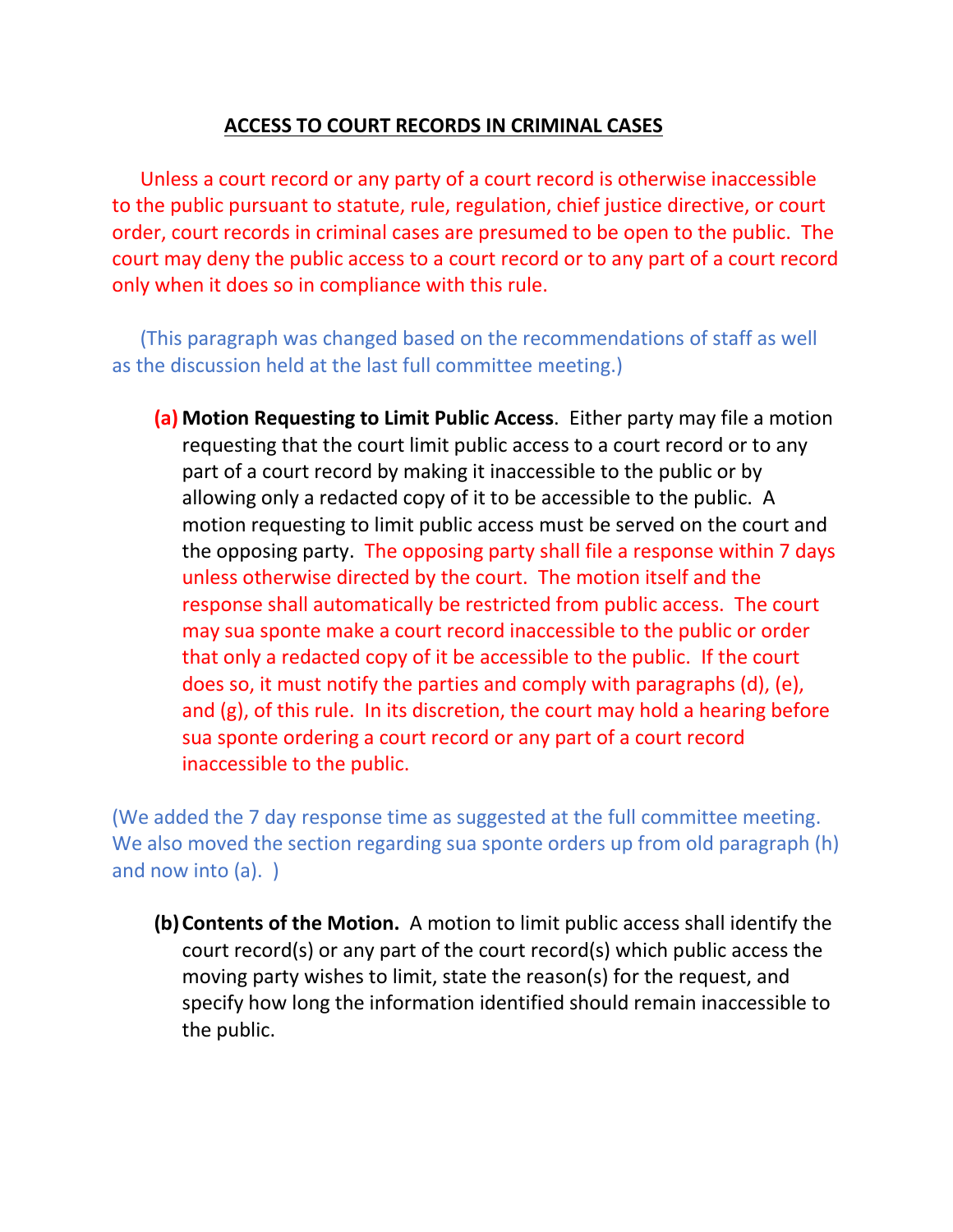**(c)** Temporary Relief. Either Party may file a request for immediate, temporary relief to limit public access to a filed court record. The request itself shall automatically be limited from public access. The Court may grant the requested temporary relief immediately and order the parties to file support for and responses to the request to limit public access while the request is under consideration. Following the completion of the briefing and hearing, if one is held, on whether the court record should be limited from public access, the Court shall issue an order granting or denying limited public access pursuant to subsection (e) of this rule.

(As suggested by committee)

- **(d)Hearing.** When a motion to limit public access is filed, the court may conduct a hearing if it determines that more information is required or that a hearing is otherwise appropriate. Notice of the hearing shall be provided to the parties. The hearing shall be closed to the public. (as suggested by committee)
- **(e) When Request Granted.** The court shall not make a court record or any part of a court record inaccessible to the public pursuant to this rule, without a written order. The court's order shall:

(1) specifically identify one or more (compelling interest(s) (significant interest(s)) (substantial interest(s)) (over-riding interest(s)) that would be served by making the court record inaccessible to the public or by allowing only a redacted copy of it to be accessible to the public; (2) explain how taking such action would serve the compelling interest(s) identified;

(3) explain why there would be a substantial probability of harm to the compelling interest(s) (match (1) above re: kind of interest) identified if such action is not taken;

(4) find that no less restrictive means than making the record inaccessible to the public or allowing only a redacted copy of it to be accessible to the public exists to achieve or protect the identified compelling interest(s); and

(5) conclude that the identified compelling interest(s) outweigh(s) the right of public access to the court record or to an unredacted copy of it.